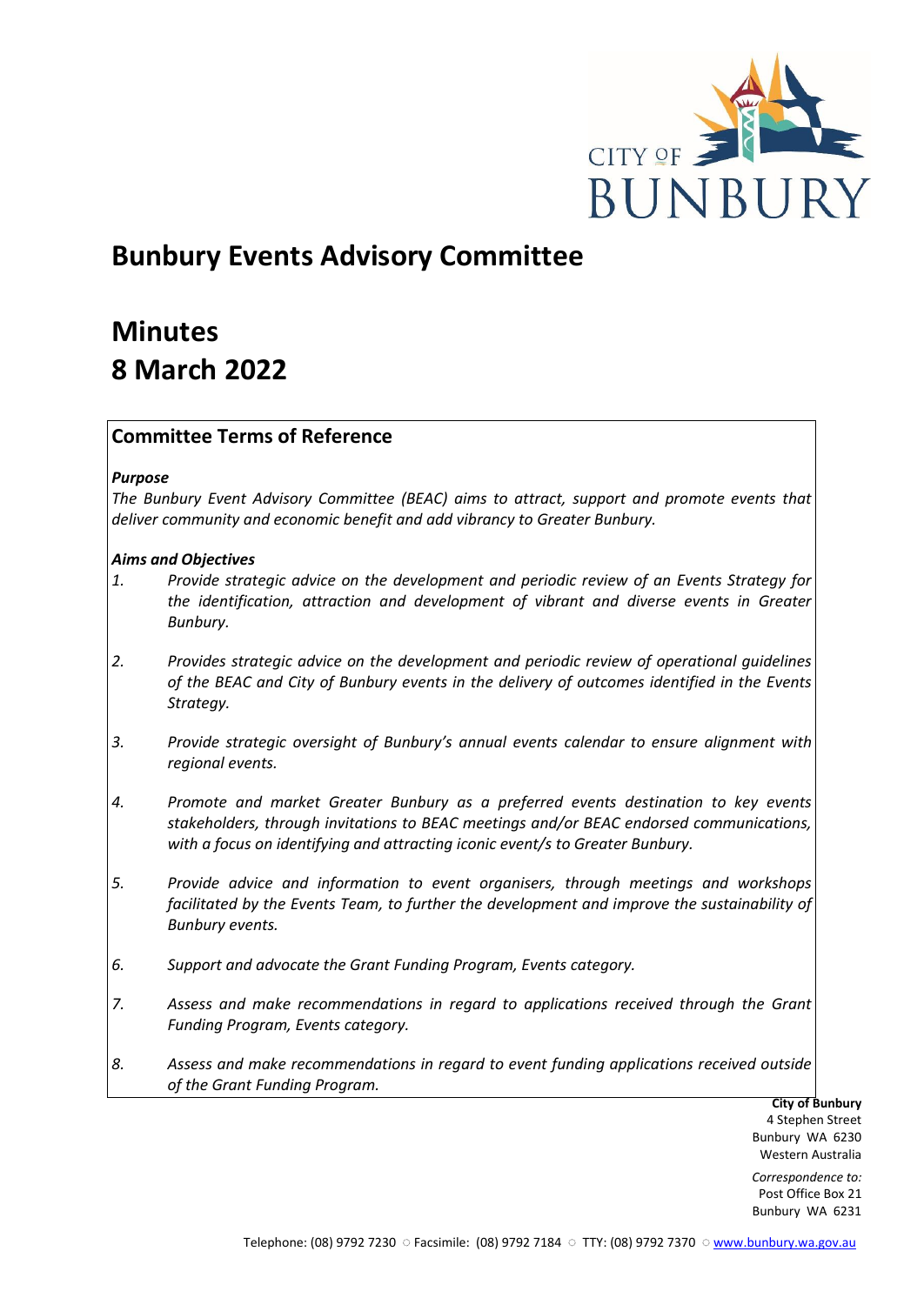# **Table of Contents**

| Item No |      | Subject                                                                      | Page No |  |  |
|---------|------|------------------------------------------------------------------------------|---------|--|--|
| 1.      |      |                                                                              |         |  |  |
| 2.      |      |                                                                              |         |  |  |
| 3.      |      |                                                                              |         |  |  |
| 4.      |      |                                                                              |         |  |  |
|         |      |                                                                              |         |  |  |
|         | 4.2  |                                                                              |         |  |  |
| 5.      |      |                                                                              |         |  |  |
| 6.      |      |                                                                              |         |  |  |
| 7.      |      |                                                                              |         |  |  |
| 8.      |      |                                                                              |         |  |  |
|         | 8.1  |                                                                              |         |  |  |
|         | 8.2  |                                                                              |         |  |  |
|         | 8.3  |                                                                              |         |  |  |
| 9.      |      |                                                                              |         |  |  |
|         |      |                                                                              |         |  |  |
|         | 10.1 |                                                                              |         |  |  |
|         | 10.2 | Review of the Terms of Reference for the Bunbury Events Advisory Committee 8 |         |  |  |
|         |      |                                                                              |         |  |  |
|         |      |                                                                              |         |  |  |
|         | 12.1 |                                                                              |         |  |  |
|         | 12.2 |                                                                              |         |  |  |
|         |      |                                                                              |         |  |  |
|         |      |                                                                              |         |  |  |
|         |      |                                                                              |         |  |  |
|         |      |                                                                              |         |  |  |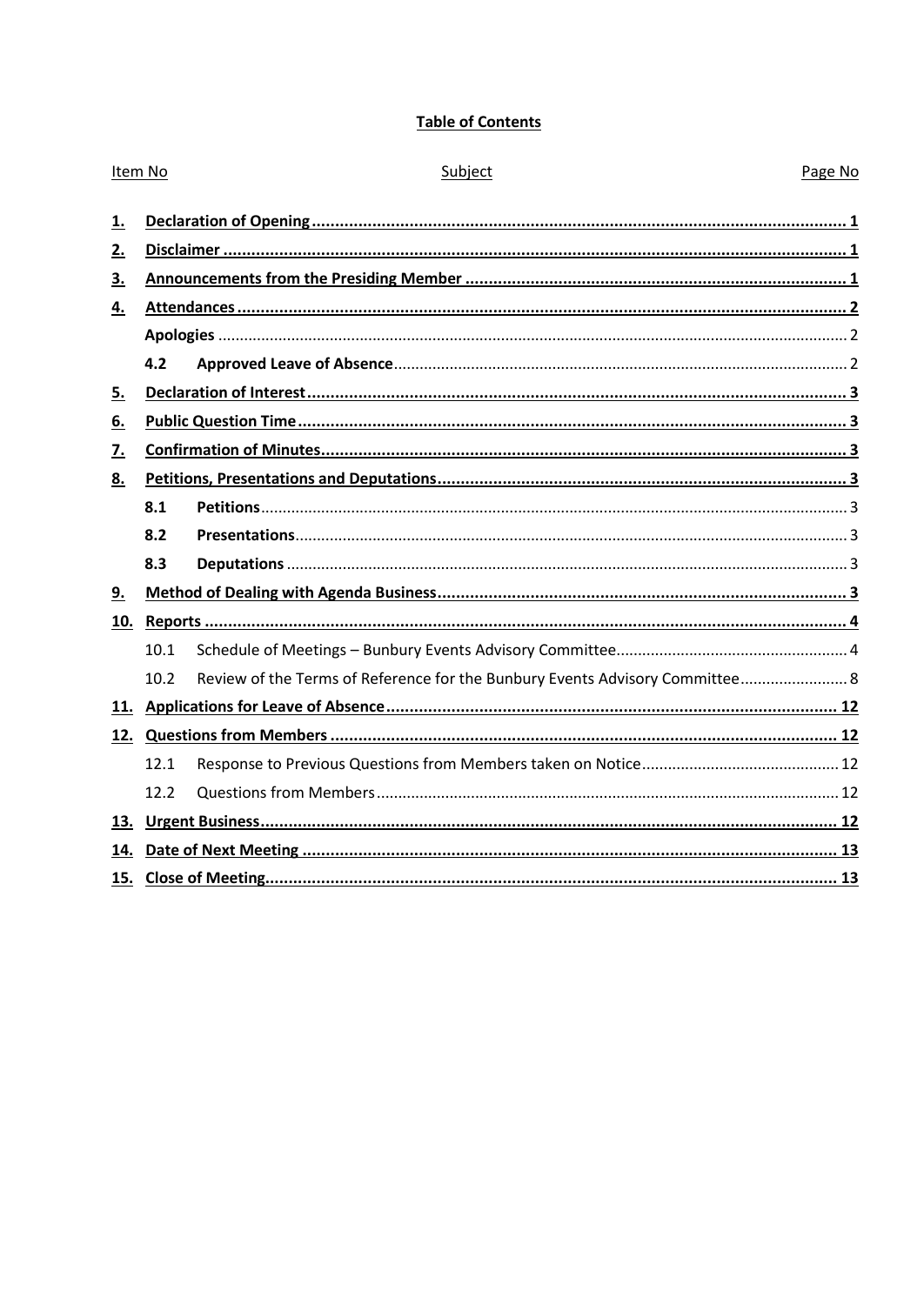# **Acknowledgement of Country**

\_\_\_\_\_\_\_\_\_\_\_\_\_\_\_\_\_\_\_\_\_\_\_\_\_\_\_\_\_\_\_\_\_\_\_\_\_\_\_\_\_\_\_\_\_\_\_\_\_\_\_\_\_\_\_\_\_\_\_\_\_\_\_\_\_\_\_\_\_\_\_\_\_\_\_\_\_\_\_\_\_\_\_\_\_\_\_\_\_\_\_\_\_\_\_

We acknowledge the Traditional Custodians of this land, the Wardandi Noongar people, and pay our respects to Elders past, present and future.

# **Vision**

Bunbury: welcoming and full of opportunities.

# **Organisational Values**

# #WEARECOB

| <b>WE ARE COMMUNITY</b> | We are one team<br>We keep each other safe<br>We display empathy and respect<br>We have fun and celebrate our successes<br>We work together to achieve great outcomes                                                            |
|-------------------------|----------------------------------------------------------------------------------------------------------------------------------------------------------------------------------------------------------------------------------|
| <b>WE ARE OPEN</b>      | We are open to opportunities<br>We actively listen and think things through<br>We are inclusive and treat everyone equally<br>We are honest and open in our communications<br>We are open to feedback to improve our performance |
| <b>WE ARE BRAVE</b>     | We lead the change, we own it<br>We trust and empower each other<br>We have the difficult conversations early<br>We hold ourselves to the highest standard<br>We have the courage to improve and simplify                        |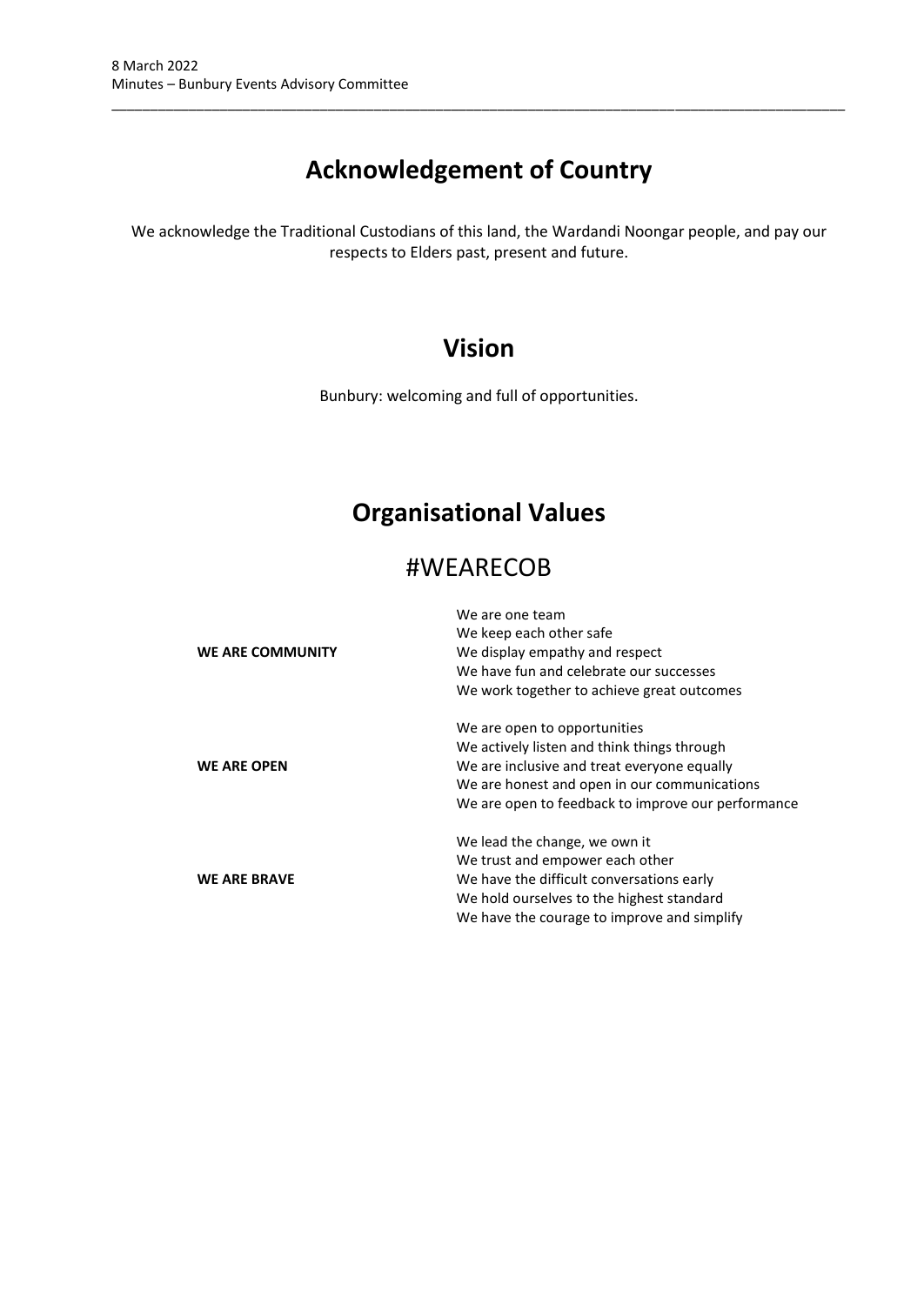

# **Bunbury Events Advisory Committee Meeting**

# **Minutes 8 March 2022**

Members of the public to note that recommendations made by this committee are not final and will be subject to adoption (or otherwise) at a future meeting of the Bunbury City Council.

# <span id="page-3-0"></span>**1. Declaration of Opening**

As this is the first meeting of the Bunbury Events Advisory Committee since the 2021 local government elections, the committee is required to elect a Presiding Member from amongst themselves in accordance with Section 5.12 of the Local Government Act 1995.

The Manager of Community Services called for nominations for the position of Presiding Member.

#### **Outcome of the meeting held 8 March 2022**

Cr Quain and Brian Rettinger nominated Cr Steck as the Presiding Member. Cr Steck accepted the nomination and was subsequently elected to the position unanimously.

The Presiding Member put the motion to the vote and it was adopted to become the Committee's decision on the matter.

The Presiding Member declared the meeting open at 1:05pm.

#### **Committee Decision**

That the Bunbury Events advisory Committee appoints Cr Steck as the Presiding Member.

CARRIED 7 votes "for" / Nil votes "against"

#### <span id="page-3-1"></span>**2. Disclaimer**

Not applicable to this committee.

# <span id="page-3-2"></span>**3. Announcements from the Presiding Member**

Community Member Janice Platt has resigned due to other commitments.

The committee accepted the resignation tendered by Janice Platt and has requested that the position be advertised and filled.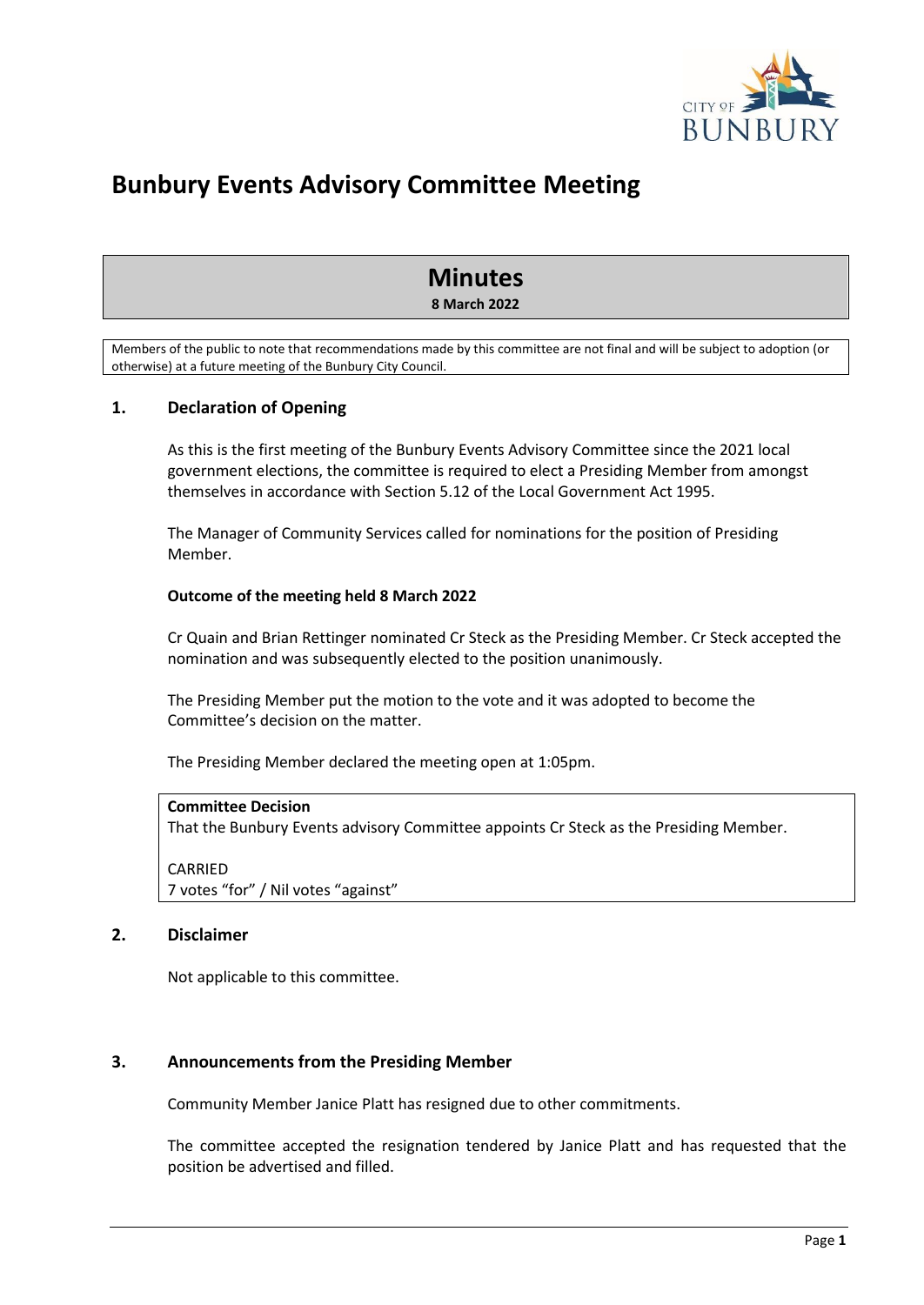The motion was moved Cr Marina Quain, seconded Malcolm Farrell-Mitchell.

The Presiding Member put the motion to the vote and it was adopted to become the Committee's decision on the matter.

\_\_\_\_\_\_\_\_\_\_\_\_\_\_\_\_\_\_\_\_\_\_\_\_\_\_\_\_\_\_\_\_\_\_\_\_\_\_\_\_\_\_\_\_\_\_\_\_\_\_\_\_\_\_\_\_\_\_\_\_\_\_\_\_\_\_\_\_\_\_\_\_\_\_\_\_\_\_\_\_\_\_\_\_\_\_\_\_\_\_\_\_\_\_\_

# **Committee Decision**

That the Bunbury Events Advisory Committee accept the resignation tendered by Janice Platt and request to advertise the vacant position, representing the community.

#### **CARRIED**

7 votes "for" / Nil votes "against"

# <span id="page-4-0"></span>**4. Attendances**

*Committee Members:*

| <b>Member Name</b>       | <b>Representing</b>                                |
|--------------------------|----------------------------------------------------|
| Cr Michelle Steck        | City of Bunbury                                    |
| Cr Marina Quain          | City of Bunbury                                    |
| Cr Karen Turner          | City of Bunbury                                    |
| David Kerr               | Bunbury Geographe Chamber of Commerce and Industry |
| Suzanne Clarke           | <b>Bunbury Regional Entertainment Centre</b>       |
| Malcolm Farrell-Mitchell | <b>Community Representative</b>                    |
| <b>Brian Rettinger</b>   | <b>Community Representative</b>                    |

#### *Support Staff:*

| <b>Name</b>      | <b>Title</b>                              |
|------------------|-------------------------------------------|
| Sarah Upton      | <b>Manager Community Services</b>         |
| Steve de Meillon | <b>Team Leader Community Partnerships</b> |
| Juaini Taylor    | <b>Senior Events Officer</b>              |

#### <span id="page-4-1"></span>**Apologies**

Janice Platt was an apology.

#### <span id="page-4-2"></span>**4.2 Approved Leave of Absence**

Nil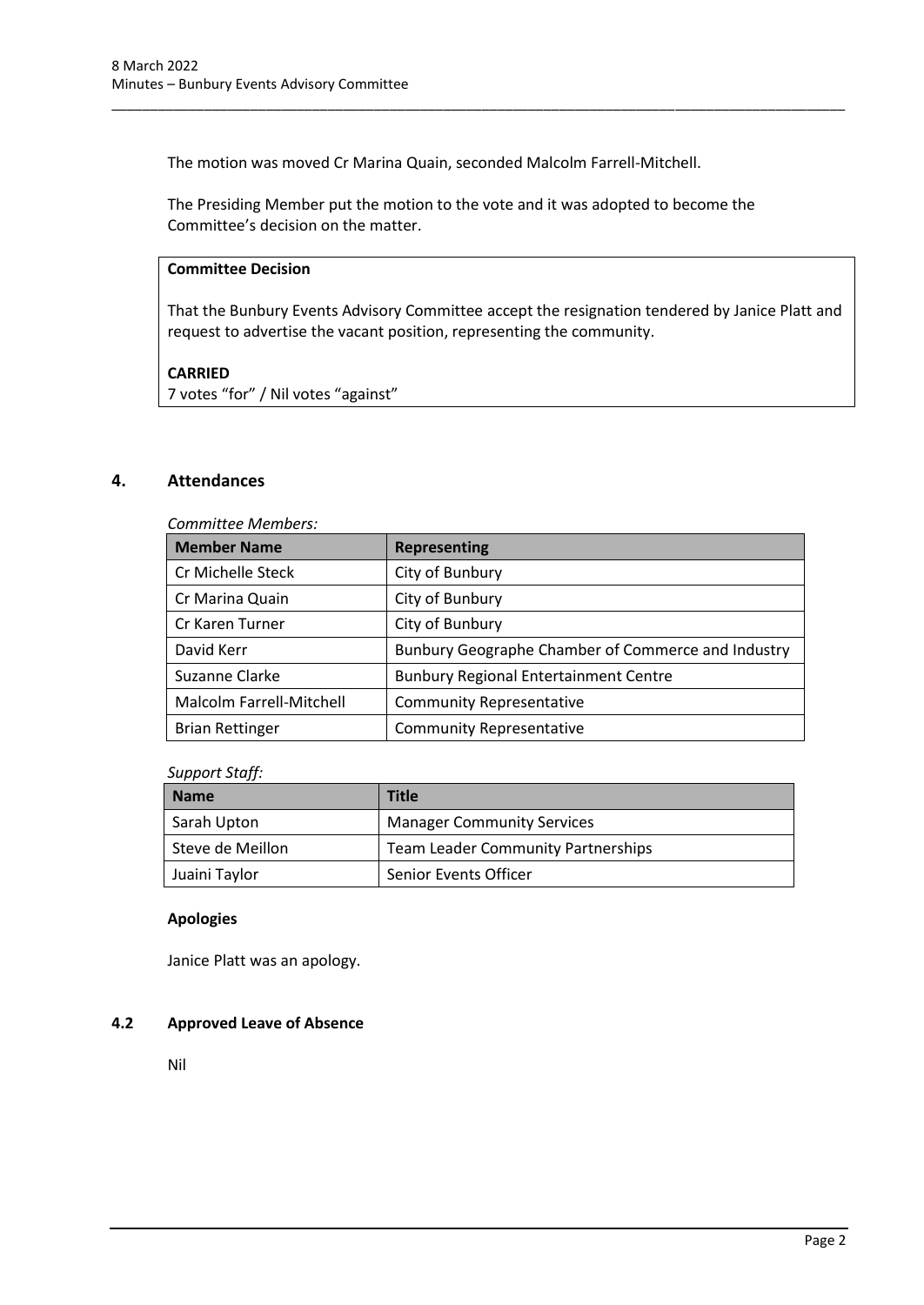# <span id="page-5-0"></span>**5. Declaration of Interest**

IMPORTANT: Committee members to complete a "Disclosure of Interest" form for each item on the agenda in which they wish to disclose a financial/proximity/impartiality interest. They should give the form to the Presiding Member before the meeting commences. After the meeting, the form is to be forwarded to the Administration Services Section for inclusion in the Corporate Financial Disclosures Register.

\_\_\_\_\_\_\_\_\_\_\_\_\_\_\_\_\_\_\_\_\_\_\_\_\_\_\_\_\_\_\_\_\_\_\_\_\_\_\_\_\_\_\_\_\_\_\_\_\_\_\_\_\_\_\_\_\_\_\_\_\_\_\_\_\_\_\_\_\_\_\_\_\_\_\_\_\_\_\_\_\_\_\_\_\_\_\_\_\_\_\_\_\_\_\_

Nil

# <span id="page-5-1"></span>**6. Public Question Time**

Not applicable to this committee.

# <span id="page-5-2"></span>**7. Confirmation of Minutes**

This is the inaugural meeting of this Committee and as such there are no minutes to be confirmed.

# <span id="page-5-3"></span>**8. Petitions, Presentations and Deputations**

#### <span id="page-5-4"></span>**8.1 Petitions**

Nil

#### <span id="page-5-5"></span>**8.2 Presentations**

Nil

#### <span id="page-5-6"></span>**8.3 Deputations**

Nil

#### <span id="page-5-7"></span>**9. Method of Dealing with Agenda Business**

Items are dealt with in the order that they appear.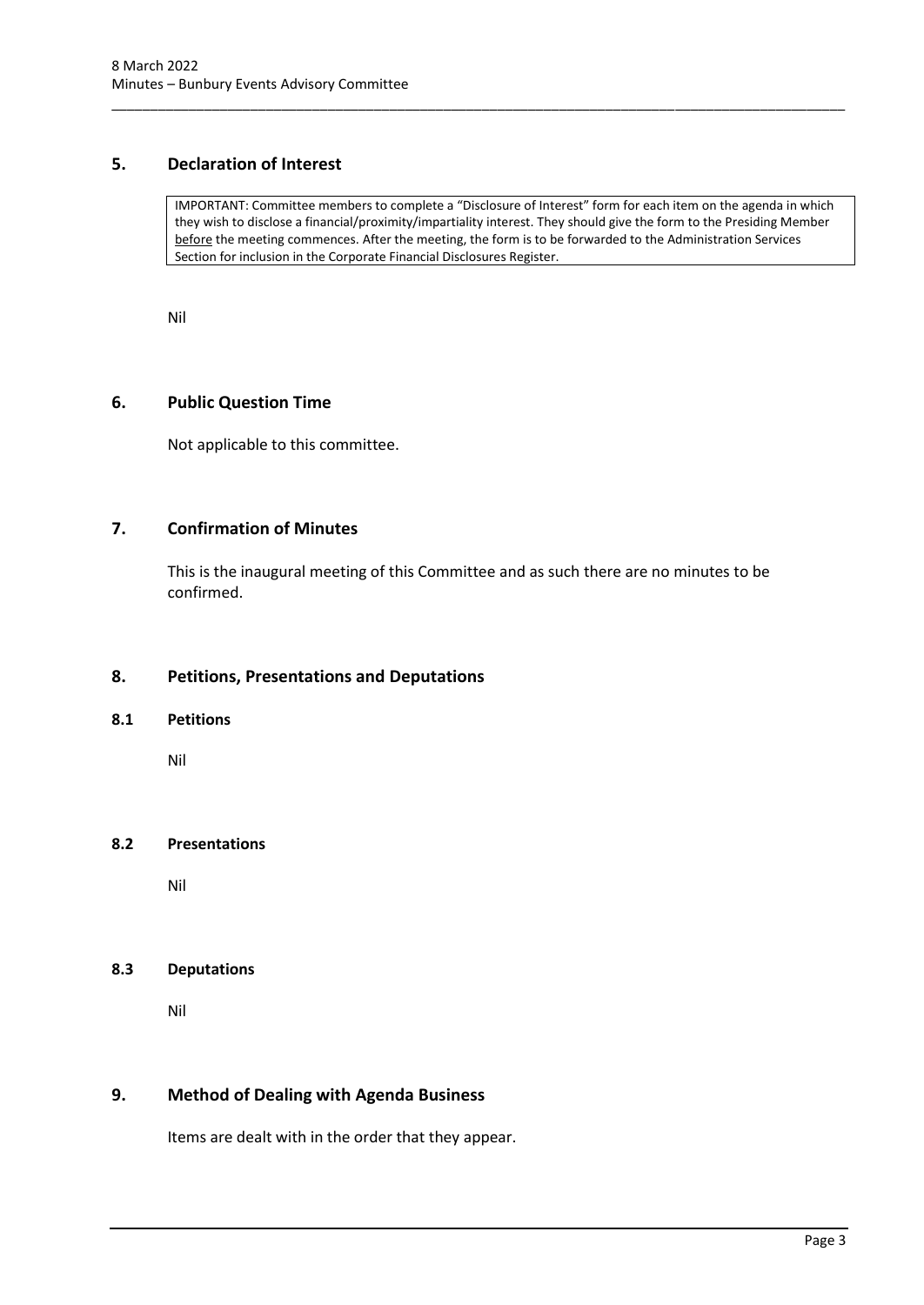#### <span id="page-6-0"></span>**10. Reports**

#### <span id="page-6-1"></span>**10.1 Schedule of Meetings – Bunbury Events Advisory Committee**

| <b>File Ref:</b>            | COB/530                                        |  |                             |
|-----------------------------|------------------------------------------------|--|-----------------------------|
| <b>Applicant/Proponent:</b> | Internal                                       |  |                             |
| <b>Responsible Officer:</b> | Juaini Taylor, Senior Events Officer           |  |                             |
| <b>Responsible Manager:</b> | Sarah Upton, Manager Community Services        |  |                             |
| <b>Executive:</b>           | Gary Barbour, Director Sustainable Communities |  |                             |
| <b>Authority/Discretion</b> | Advocacy                                       |  | Review                      |
|                             | ⊠<br>Executive/Strategic                       |  | Quasi-Judicial              |
|                             | Legislative                                    |  | <b>Information Purposes</b> |
| <b>Attachments:</b>         | Nil                                            |  |                             |

\_\_\_\_\_\_\_\_\_\_\_\_\_\_\_\_\_\_\_\_\_\_\_\_\_\_\_\_\_\_\_\_\_\_\_\_\_\_\_\_\_\_\_\_\_\_\_\_\_\_\_\_\_\_\_\_\_\_\_\_\_\_\_\_\_\_\_\_\_\_\_\_\_\_\_\_\_\_\_\_\_\_\_\_\_\_\_\_\_\_\_\_\_\_\_

#### **Summary**

The purpose of this report is for the committee to consider a program of future meeting dates for the Bunbury Events Advisory Committee (BEAC).

#### **Executive Recommendation**

That the Bunbury Events Advisory Committee set the following meeting schedule for formal and informal meetings for the period up to the next ordinary local government election:

Formal Meetings:

- 1pm 2pm, Tuesday 8 March 2022
- 1pm 2pm, Tuesday 8 November 2022
- 1pm 2pm, Tuesday 14 March 2023
- 1pm 2pm, Tuesday 10 October 2023

Informal Meetings:

- 1pm-3pm, Tuesday 28 June 2022
- 1pm-4pm, Tuesday 12 July 2022
- 1pm-3pm, Tuesday 27 June 2023
- 1pm-4pm, Tuesday 11 July 2023

*Voting Requirement: Simple Majority*

#### **Strategic Relevance**

| Theme 1       | Our Community and culture.                                                                                                                             |
|---------------|--------------------------------------------------------------------------------------------------------------------------------------------------------|
| Goal          | A safe, healthy and cohesive community, with a rich cultural life, and                                                                                 |
|               | supportive social environment.                                                                                                                         |
| Objective 1.4 | Arts, culture, heritage and events that enrich our understanding and<br>enjoyment of life, celebrate our identity and bring the community<br>together. |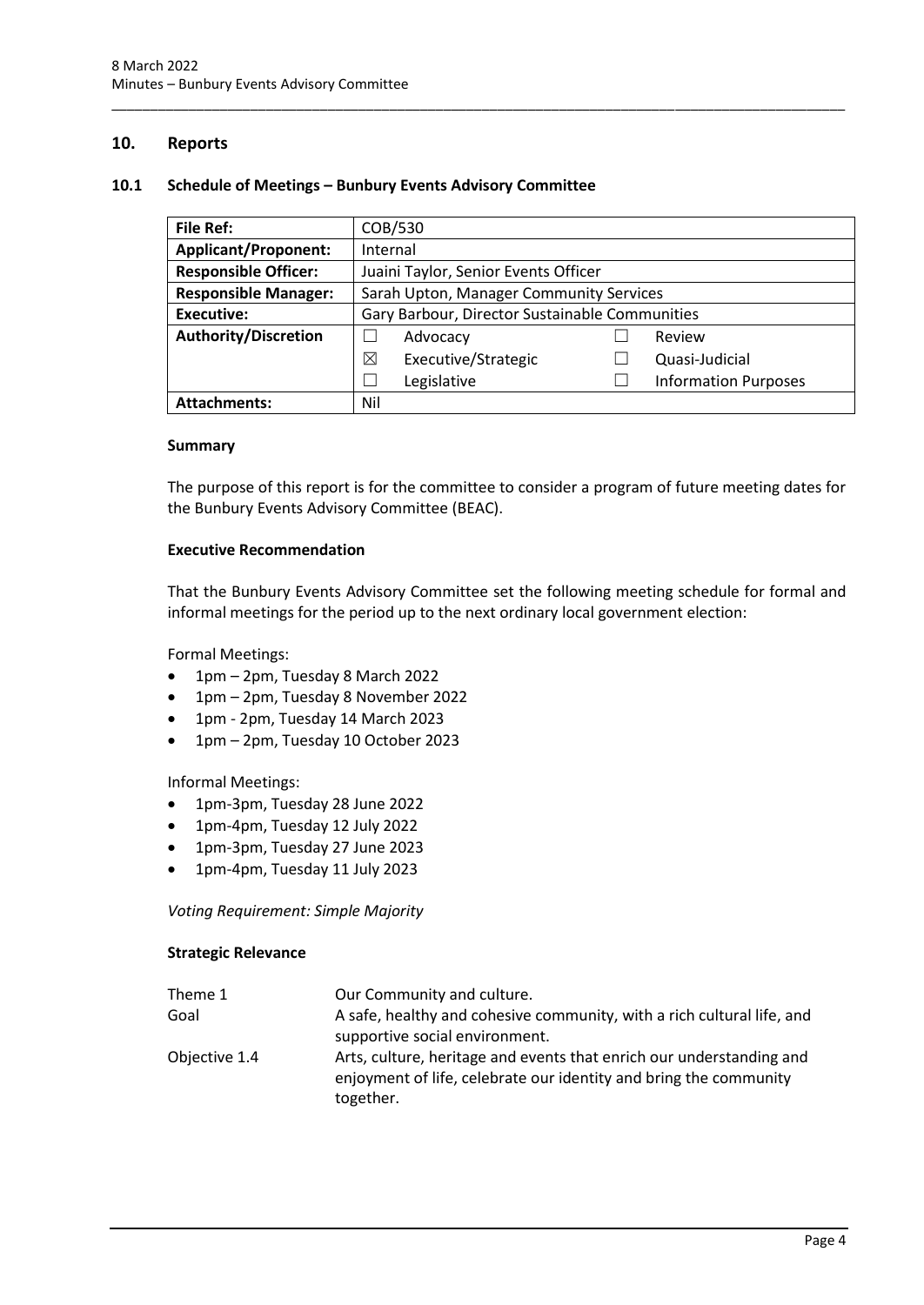| Theme 4<br>Goal | Our City.<br>Civic Leadership, partnerships and sound governance in delivering with<br>and for the community. |
|-----------------|---------------------------------------------------------------------------------------------------------------|
| Objective 4.2   | A highly engaged and involved community, working together on strategy<br>development and implementation.      |

\_\_\_\_\_\_\_\_\_\_\_\_\_\_\_\_\_\_\_\_\_\_\_\_\_\_\_\_\_\_\_\_\_\_\_\_\_\_\_\_\_\_\_\_\_\_\_\_\_\_\_\_\_\_\_\_\_\_\_\_\_\_\_\_\_\_\_\_\_\_\_\_\_\_\_\_\_\_\_\_\_\_\_\_\_\_\_\_\_\_\_\_\_\_\_

#### **Regional Impact Statement**

The BEAC aims to attract, support and promote events that deliver community and economic benefit, and add vibrancy to Greater Bunbury. BEAC membership is open to people from the Greater Bunbury region.

#### **Background**

At its meeting on 2 November 2021, Council adopted to re-establish the Bunbury Event Advisory Committee as a committee of Council. The BEAC has been operating as a committee since 10 December 2019, where prior to this it was a group, formally known as the Bunbury Events Coordination Group (BECG) and then Bunbury Events Advisory Group (BEAG).

The BECG was established following endorsement at its Council meeting on 18 February 2014, with the aim to coordinate the attraction of quality events through the City's events grant program. Whilst the group was not an official committee of council, it operated under the Council's Code of Conduct and within the regulations of the Local Government Act 1995. An events grant program was created concurrently with the BECG, to enable the group to attract, assess and make recommendations regarding the allocation of funding for events to the CEO for endorsement under delegated authority, as the per the Council Funding Policy at the time on 27 May 2014.

On 11 May 2016, the group underwent a name change from BECG to BEAG, with the role of the group moving towards a strategic space in providing advice rather than undertaking the actions which are operational.

As per Council decision on 2 November 2021, committees of Council must consider a program of future meeting dates by 30 April 2022.

#### **Council Policy Compliance**

BEAC operates under the Council's Code of Conduct.

#### **Legislative Compliance**

*Local Government Act 1995.*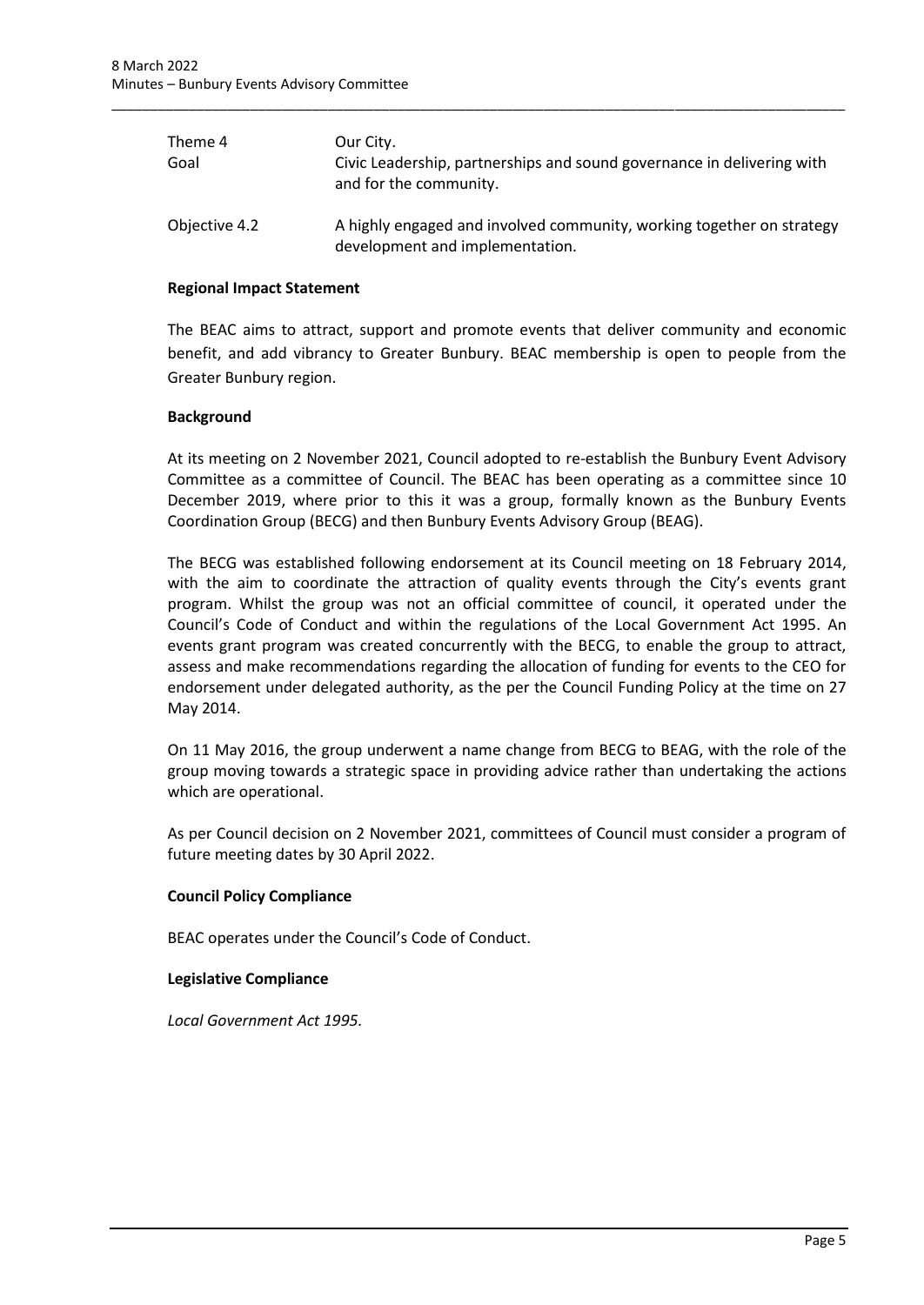#### **Officer Comments**

It is suggested that this committee meet formally twice a year with the purpose of providing the overarching strategic direction and administrative review of the group.

\_\_\_\_\_\_\_\_\_\_\_\_\_\_\_\_\_\_\_\_\_\_\_\_\_\_\_\_\_\_\_\_\_\_\_\_\_\_\_\_\_\_\_\_\_\_\_\_\_\_\_\_\_\_\_\_\_\_\_\_\_\_\_\_\_\_\_\_\_\_\_\_\_\_\_\_\_\_\_\_\_\_\_\_\_\_\_\_\_\_\_\_\_\_\_

The group will meet on the following dates:

- 1pm 2pm, Tuesday 8 March 2022
- 1pm 2pm, Tuesday 8 November 2022
- 1pm 2pm, Tuesday 14 March 2023
- 1pm 2pm, Tuesday 10 October 2023

In addition to the ordinary BEAC meetings, members will attend informal meetings to assess and acquit the applications received through the Signature Events category, Grant Program on:

- 1pm-3pm, Tuesday 28 June 2022
- 1pm-4pm, Tuesday 12 July 2022
- 1pm-3pm, Tuesday 27 June 2023
- 1pm-4pm, Tuesday 11 July 2023

#### **Analysis of Financial and Budget Implications**

There are no financial or budgetary implications associated with this report.

#### **Community Consultation**

Nil.

#### **Councillor/Officer Consultation**

Nil.

#### **Applicant Consultation**

Committee members were consulted prior to compiling this report to suggest suitable meeting times via an informal meeting on Tuesday 11 January 2022.

#### **Timeline: Council Decision Implementation**

Council will be asked to endorse the future meeting dates for the BEAC at its next Ordinary Council meeting.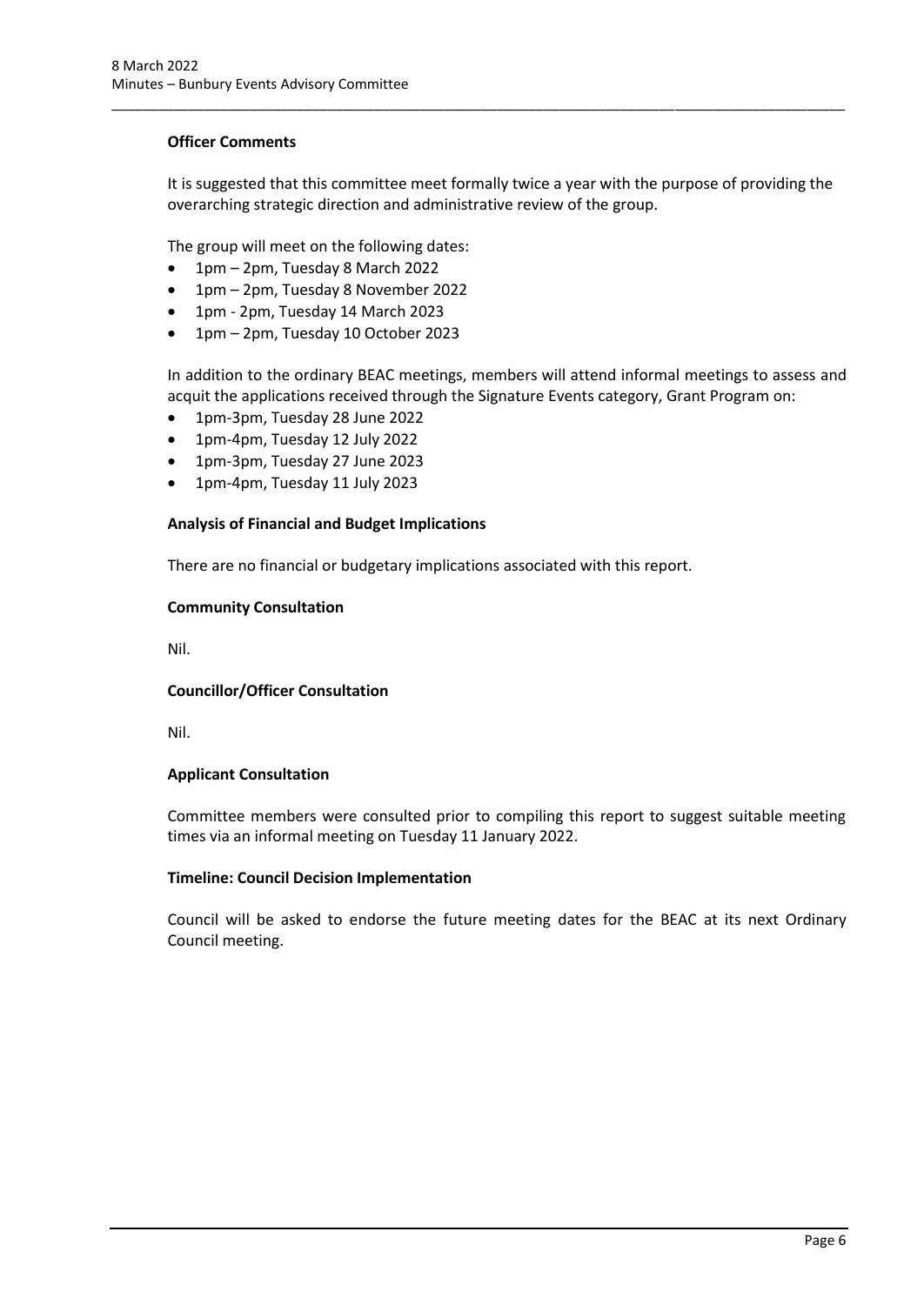#### **Outcome of the meeting held 8 March 2022**

A motion was moved by Brian Rettinger, and seconded Cr Quain as follows:

That the Bunbury Events Advisory Committee replaced all informal meetings as formal meetings and the meeting schedule for the period up to the next ordinary local government election is as outlined below. It was noted the assessment of grants involves confidential information and would be held as a Special meeting.

\_\_\_\_\_\_\_\_\_\_\_\_\_\_\_\_\_\_\_\_\_\_\_\_\_\_\_\_\_\_\_\_\_\_\_\_\_\_\_\_\_\_\_\_\_\_\_\_\_\_\_\_\_\_\_\_\_\_\_\_\_\_\_\_\_\_\_\_\_\_\_\_\_\_\_\_\_\_\_\_\_\_\_\_\_\_\_\_\_\_\_\_\_\_\_

- 1pm 2pm, Tuesday 8 March 2022
- 1pm-3pm, Tuesday 28 June 2022
- 1pm-4pm, Tuesday 12 July 2022
- 1pm 2pm, Tuesday 8 November 2022
- 1pm 2pm, Tuesday 14 March 2023
- 1pm-3pm, Tuesday 27 June 2023
- 1pm-4pm, Tuesday 11 July 2023
- 1pm 2pm, Tuesday 10 October 2023

The Presiding Member put the motion to the vote and it was adopted to become the Committee's decision on the matter.

#### **Committee Decision**

That the Bunbury Events Advisory Committee endorse the following meeting schedule as formal meetings for the period up to the next Local Government elections:

- 1pm 2pm, Tuesday 8 March 2022
- 1pm-3pm, Tuesday 28 June 2022
- 1pm-4pm, Tuesday 12 July 2022
- 1pm 2pm, Tuesday 8 November 2022
- 1pm 2pm, Tuesday 14 March 2023
- 1pm-3pm, Tuesday 27 June 2023
- 1pm-4pm, Tuesday 11 July 2023
- 1pm 2pm, Tuesday 10 October 2023

# **CARRIED**

5 votes "for" / 2 votes "against"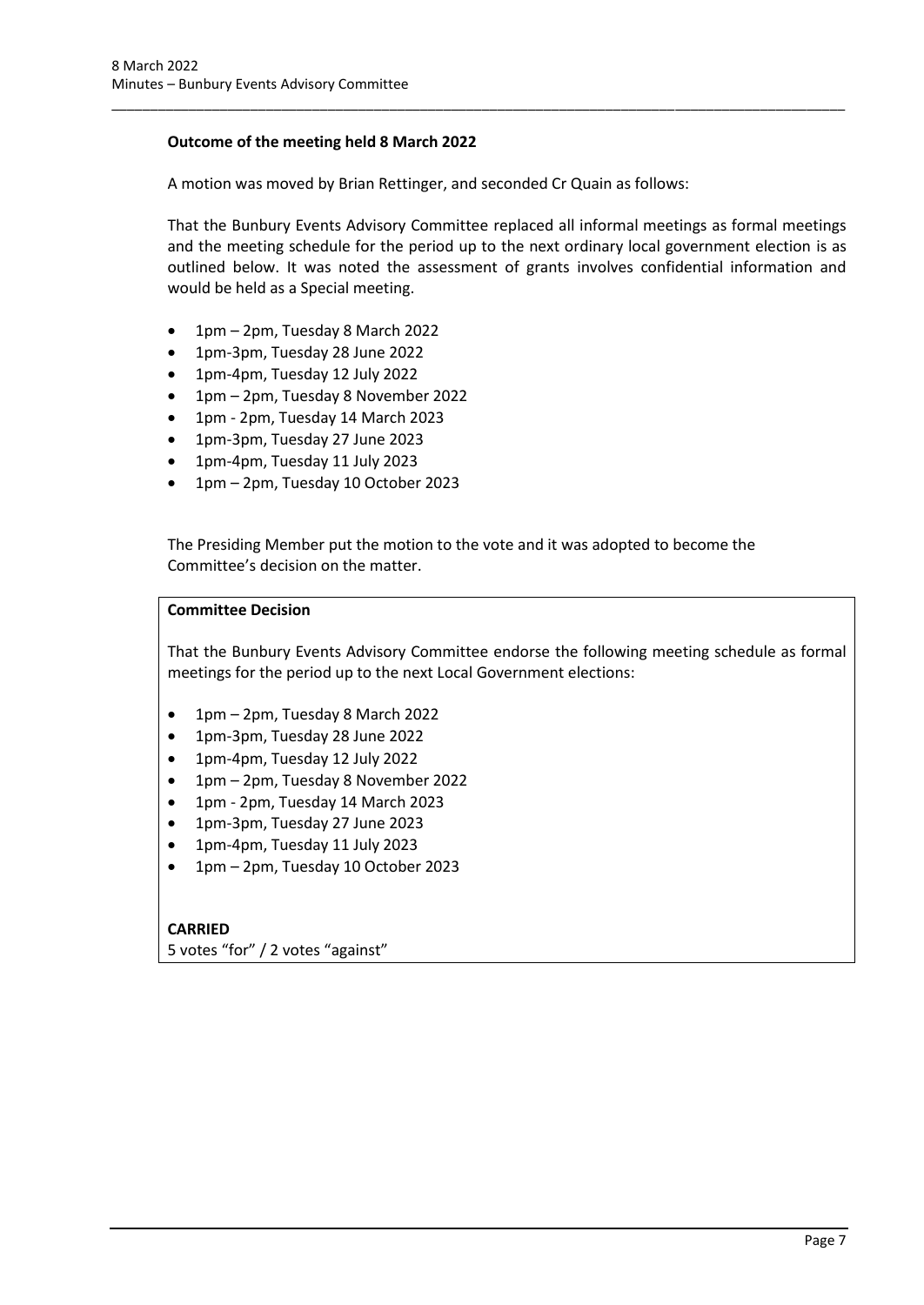#### <span id="page-10-0"></span>**10.2 Review of the Terms of Reference for the Bunbury Events Advisory Committee**

\_\_\_\_\_\_\_\_\_\_\_\_\_\_\_\_\_\_\_\_\_\_\_\_\_\_\_\_\_\_\_\_\_\_\_\_\_\_\_\_\_\_\_\_\_\_\_\_\_\_\_\_\_\_\_\_\_\_\_\_\_\_\_\_\_\_\_\_\_\_\_\_\_\_\_\_\_\_\_\_\_\_\_\_\_\_\_\_\_\_\_\_\_\_\_

| <b>File Ref:</b>            | COB/530                                                        |   |                             |  |
|-----------------------------|----------------------------------------------------------------|---|-----------------------------|--|
| <b>Applicant/Proponent:</b> | Internal                                                       |   |                             |  |
| <b>Responsible Officer:</b> | Juaini Taylor, Senior Events Officer                           |   |                             |  |
| <b>Responsible Manager:</b> | Sarah Upton, Manager Community Services                        |   |                             |  |
| <b>Executive:</b>           | Gary Barbour, Director Sustainable Communities                 |   |                             |  |
| <b>Authority/Discretion</b> | Advocacy                                                       | ⋉ | Review                      |  |
|                             | ⊠<br>Executive/Strategic                                       |   | Quasi-Judicial              |  |
|                             | Legislative                                                    |   | <b>Information Purposes</b> |  |
| <b>Attachments:</b>         | Appendix 1: Terms of Reference for the Bunbury Events Advisory |   |                             |  |
|                             | Committee.                                                     |   |                             |  |
|                             | Appendix 2: 2021/2022 Grant Program, Events Category.          |   |                             |  |

#### **Summary**

The purpose of this report is for the Bunbury Events Advisory Committee (BEAC) to endorse the amended Terms of Reference for the committee (attached at Appendix 1) for referral to Council.

#### **Executive Recommendation**

That the Bunbury Events Advisory Group recommend Council endorse the amended Terms of Reference as attached at Appendix 1.

#### *Voting Requirement: Simple Majority*

#### **Strategic Relevance**

| Theme 4       | Our City.                                                                                                                             |
|---------------|---------------------------------------------------------------------------------------------------------------------------------------|
| Goal          | Civic Leadership, partnerships and sound governance in delivering with<br>and for the community.                                      |
| Objective 4.2 | A highly engaged and involved community, working together on strategy<br>development and implementation.                              |
| Objective 4.4 | A skilled organisation, which exercises responsible asset stewardship,<br>sound financial management, and exemplary customer service. |

#### **Regional Impact Statement**

The revised Terms of Reference for the BEAC will provide a clear direction for the group to build on its foundation of success and achieve greater social, economic and vibrancy for our region.

#### **Background**

Established on 10 December 2019, the BEAC is a formal committee of Council, and operates in a structured and formal manner, that is in accordance with the Council's Standing Orders Local Law. As a committee the BEAC provide specialist advice and can only make recommendations to Council for consideration (no delegated authority).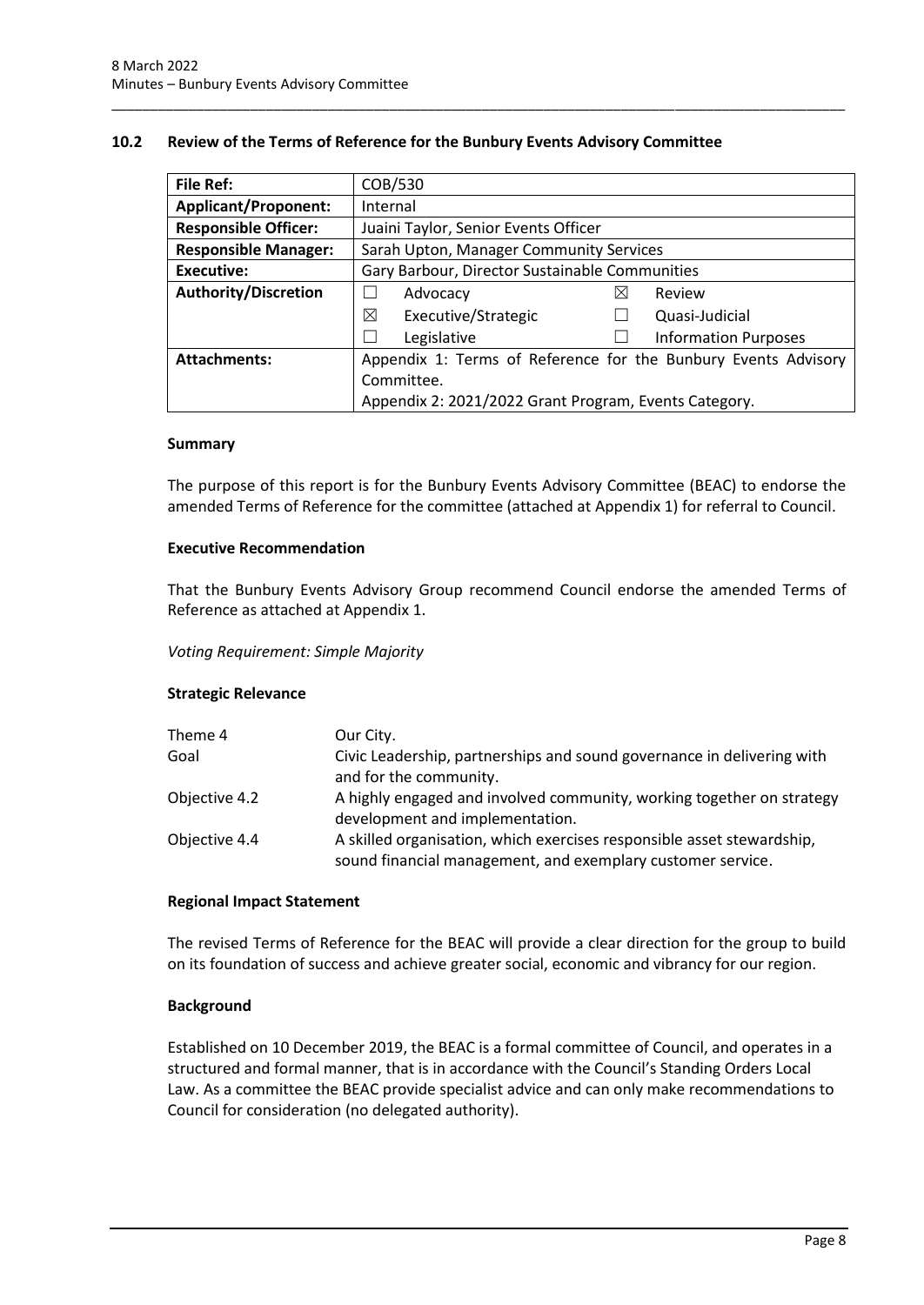Prior to this, the BEAC operated as steering group from March 2014 - October 2019, which provided specialist advice, and could make recommendations via the Director Sustainable Communities for CEO authorisation, meaning that actions can occur within hours of a recommendation being made.

\_\_\_\_\_\_\_\_\_\_\_\_\_\_\_\_\_\_\_\_\_\_\_\_\_\_\_\_\_\_\_\_\_\_\_\_\_\_\_\_\_\_\_\_\_\_\_\_\_\_\_\_\_\_\_\_\_\_\_\_\_\_\_\_\_\_\_\_\_\_\_\_\_\_\_\_\_\_\_\_\_\_\_\_\_\_\_\_\_\_\_\_\_\_\_

Under the City's Grant Funding Policy, BEAC under its current and previous form could make recommendations on the Events category to the CEO for implementation under delegated authority. All other recommendations by the Committee will be presented to council for consideration.

As per Council decision on 2 November 2021, committees of Council must undertake a review of its Terms of Reference by 30 April 2022.

#### **Council Policy Compliance**

BEAC operates under the Council's Code of Conduct.

#### **Legislative Compliance**

*Local Government Act 1995.*

#### **Officer Comments**

The BEAC were provided an opportunity to review the below headings that make up the committees Terms of Reference:

- Purpose
- Aims and Objectives
- Membership Composition
- Meeting Frequency
- **Authorisation**

In summary the changes to the committees Terms of Reference are justified as per below:

| <b>Heading</b>           | Rationale                                                            |
|--------------------------|----------------------------------------------------------------------|
| Purpose                  | The purpose statement of the BEAC has been amended to include        |
|                          | focus on bringing significant events to Bunbury, instead of the      |
|                          | Greater Bunbury area.                                                |
| Aims and Objectives      | The aims and objectives have been reduced to enable a clear focus    |
|                          | on the strategic areas related to the Grant Program and removed      |
|                          | the operational matters related to Council Officers and their roles. |
| Membership               | The membership composition removed the tourism                       |
| Composition              | representative, however information and reports related to the       |
|                          | tourism industry and occupancy levels in Bunbury, will be provided   |
|                          | to the BEAC meetings via Council Officers.                           |
| <b>Meeting Frequency</b> | Although the meeting frequency has been reduced from six (6) to      |
|                          | four (4) meetings per year, it still allows the BEAC to successfully |
|                          | achieve their core objectives, with the option to complete any       |
|                          | decision making via email or additional special meetings.            |
| Authorisation            | No changes have been made to the BEAC's authorisation, which         |
|                          | currently states that the committee makes recommendations,           |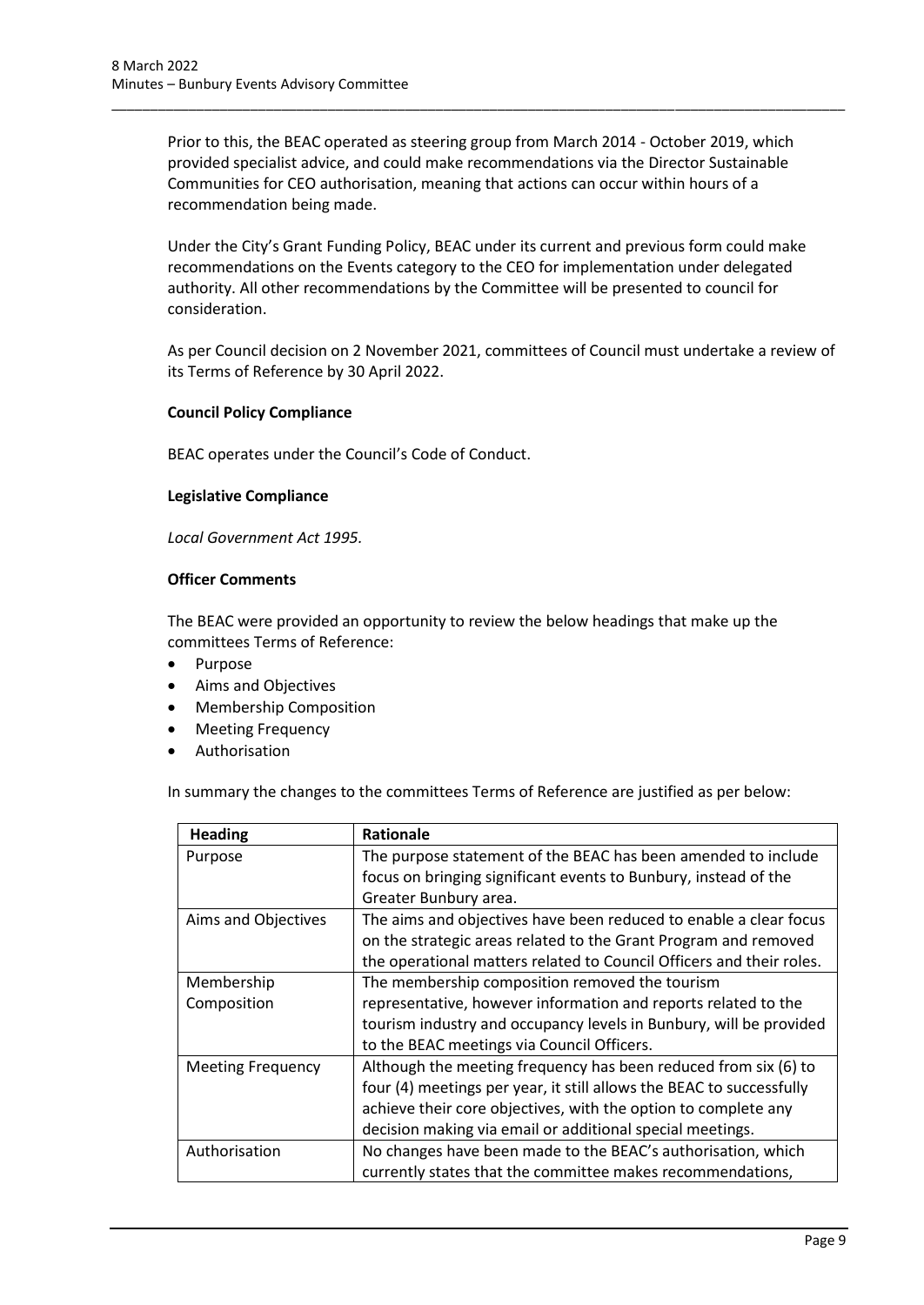| regarding the allocation of funding under the City's Grant Funding<br>Policy (Signature Events Category) to the CEO for implementation<br>under delegated authority. All other recommendations by the<br>Committee will be presented to council for consideration. |
|--------------------------------------------------------------------------------------------------------------------------------------------------------------------------------------------------------------------------------------------------------------------|
| The authority levels of the BEAC pertaining to the Grant Program<br>remains the same since 27 May 2014 under the City's Funding<br>Policy at the time.                                                                                                             |

\_\_\_\_\_\_\_\_\_\_\_\_\_\_\_\_\_\_\_\_\_\_\_\_\_\_\_\_\_\_\_\_\_\_\_\_\_\_\_\_\_\_\_\_\_\_\_\_\_\_\_\_\_\_\_\_\_\_\_\_\_\_\_\_\_\_\_\_\_\_\_\_\_\_\_\_\_\_\_\_\_\_\_\_\_\_\_\_\_\_\_\_\_\_\_

Based on the above justification, Council Officers are comfortable that the revised Terms of Reference for the committee will allow the BEAC to continue to focus on building the City's Grants Program, by providing strategic advice to Council on the development of signature events that contributes to Bunbury's thriving events calendar.

The assessment and recommendations of events made by the committee via the Grants Program, has been invaluable in growing Bunbury's events calendar, to ensure a diverse calibre of events that welcomes visitors and supports the community. The attachment outlines the most recent contributions made by the BEAC through the 2020/2021 Grant Program Events Category (attached at appendix 2).

#### **Analysis of Financial and Budget Implications**

There are no financial or budgetary implications associated with this report.

#### **Community Consultation**

Nil.

# **Councillor/Officer Consultation**

Nil.

# **Applicant Consultation**

An informal meeting with BEAC was held on Tuesday 11 January 2022 to provide the committee members an opportunity to discuss the revised Terms of Reference as proposed by Council Officers. Comments from the members have been incorporated into the revised Terms of Reference.

#### **Timeline: Council Decision Implementation**

Council will be asked to endorse the revised Terms of Reference for the BEAC at a future Council meeting.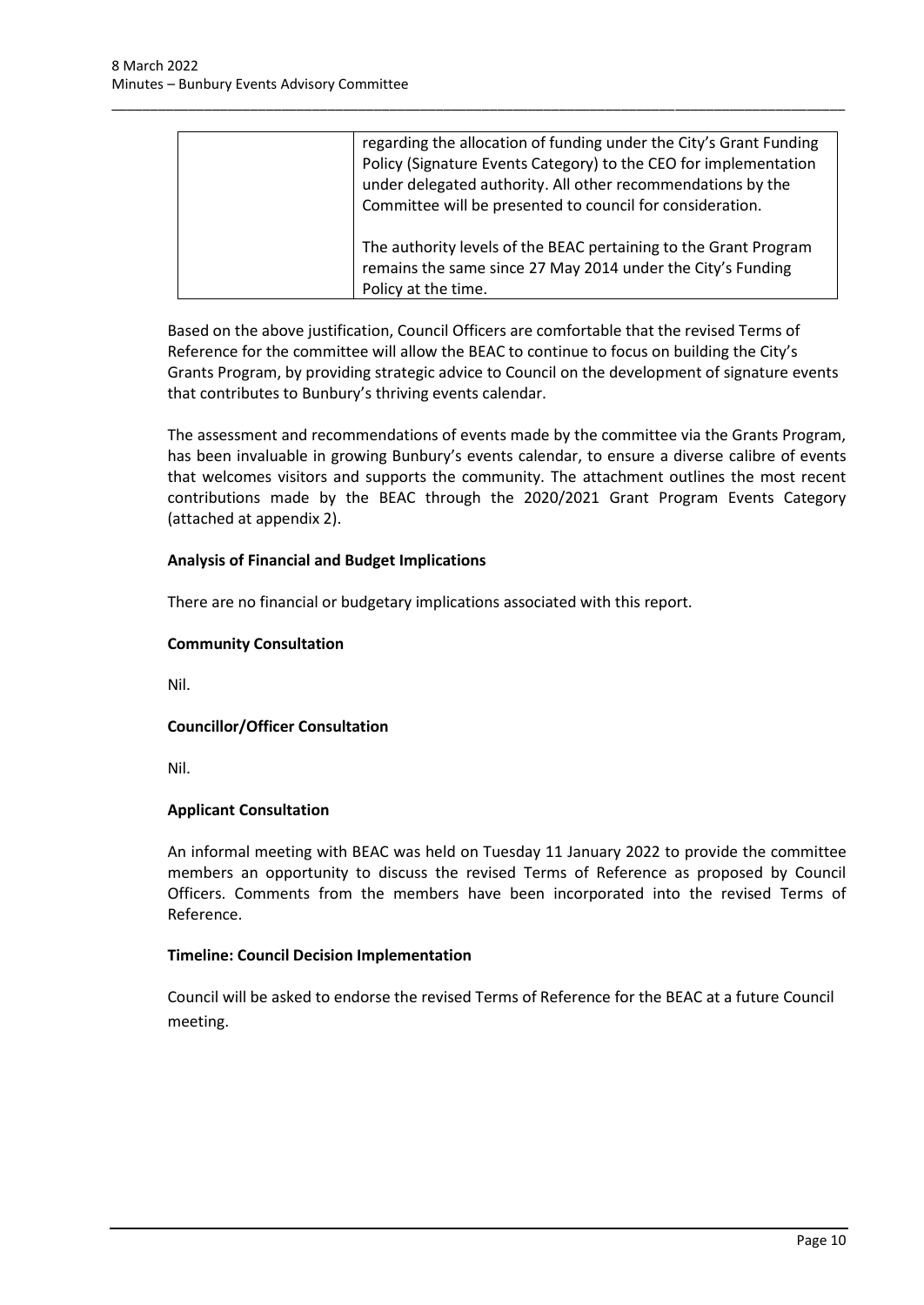#### **Outcome of the meeting held 8 March 2022**

The recommendation was moved by Cr Karen Turner, and seconded by David Kerr to amend the Terms of Reference.

\_\_\_\_\_\_\_\_\_\_\_\_\_\_\_\_\_\_\_\_\_\_\_\_\_\_\_\_\_\_\_\_\_\_\_\_\_\_\_\_\_\_\_\_\_\_\_\_\_\_\_\_\_\_\_\_\_\_\_\_\_\_\_\_\_\_\_\_\_\_\_\_\_\_\_\_\_\_\_\_\_\_\_\_\_\_\_\_\_\_\_\_\_\_\_

The Presiding Member put the motion to the vote and it was adopted to become the Committee's decision on the matter.

#### **Committee Decision**

That the Bunbury Events Advisory Committee recommend Council endorse the amendment of the Committee Terms of Reference as **attached** at Appendix 1.

CARRIED 7 votes "for" / Nil votes "against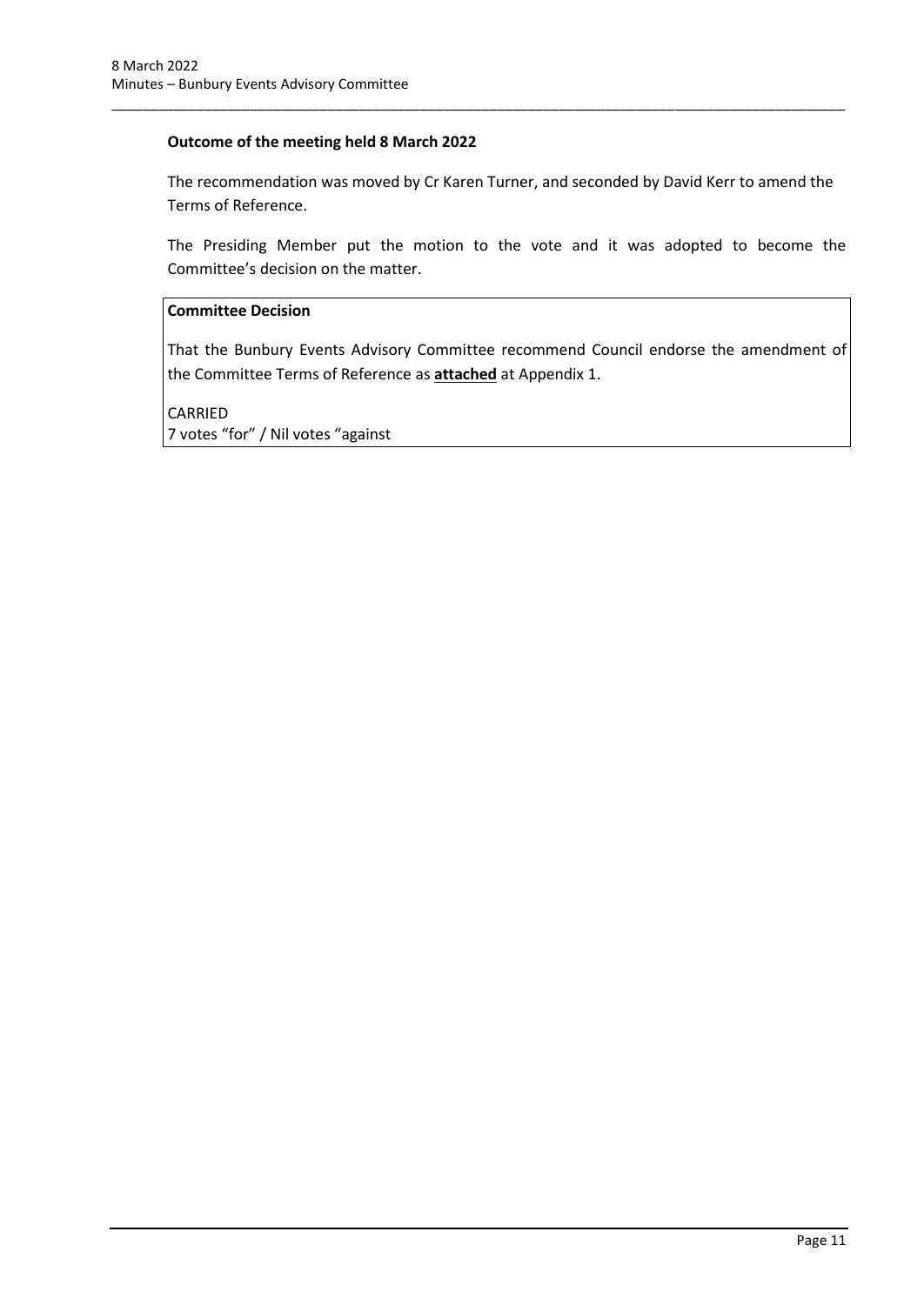# <span id="page-14-0"></span>**11. Applications for Leave of Absence**

Not applicable to this committee.

#### <span id="page-14-1"></span>**12. Questions from Members**

#### <span id="page-14-2"></span>**12.1 Response to Previous Questions from Members taken on Notice**

Nil.

#### <span id="page-14-3"></span>**12.2 Questions from Members**

Nil.

#### <span id="page-14-4"></span>**13. Urgent Business**

13.1 Cr Steck put forward a motion to change the name of this agenda item to 'New Business'. This was moved by Brian Rettinger and seconded by Cr Turner. Cr Steck then invited members to share their new business.

\_\_\_\_\_\_\_\_\_\_\_\_\_\_\_\_\_\_\_\_\_\_\_\_\_\_\_\_\_\_\_\_\_\_\_\_\_\_\_\_\_\_\_\_\_\_\_\_\_\_\_\_\_\_\_\_\_\_\_\_\_\_\_\_\_\_\_\_\_\_\_\_\_\_\_\_\_\_\_\_\_\_\_\_\_\_\_\_\_\_\_\_\_\_\_

- 13.2 Cr Quain advised that she met with Peter Robinson from the WA Performing Arts Eisteddfod regarding the possibility of the City providing the Bunbury Regional Entertainment Centre venue as in-kind support for the Eisteddfod. It was agreed that Cr Quain put a motion at the next Council meeting as a councillor for this request to avoid the committee discussing similar requests.
- 13.3 Brian Rettinger sought permission from the committee on the possibility of contacting the organisers of the Lost and Found Festival to understand their process on how venues are invited and selected as part of the event. It was agreed that Brian Rettinger would approach the Lost and Found Festival organisers on his own behalf and not on behalf of the committee.
- 13.3 Brian Rettinger raised a new event idea for Bunbury called 'Homecoming'. The aim of the event would be to invite former Bunbury residents to return and experience Bunbury again with all the different improvements. Brian suggested that the event be delivered by the City's Events team and has asked the committee to have a think about the event and provide comment at the next BEAC meeting.

David Kerr left the meeting at 2pm.

13.4 Suzanne Clarke provided an update on behalf of the Bunbury Regional Entertainment Centre (BREC). BREC welcomed the Perth Festival Tour, and BREC's 'The Smallest Stage' show was touring in Perth as part of the Perth Festival.